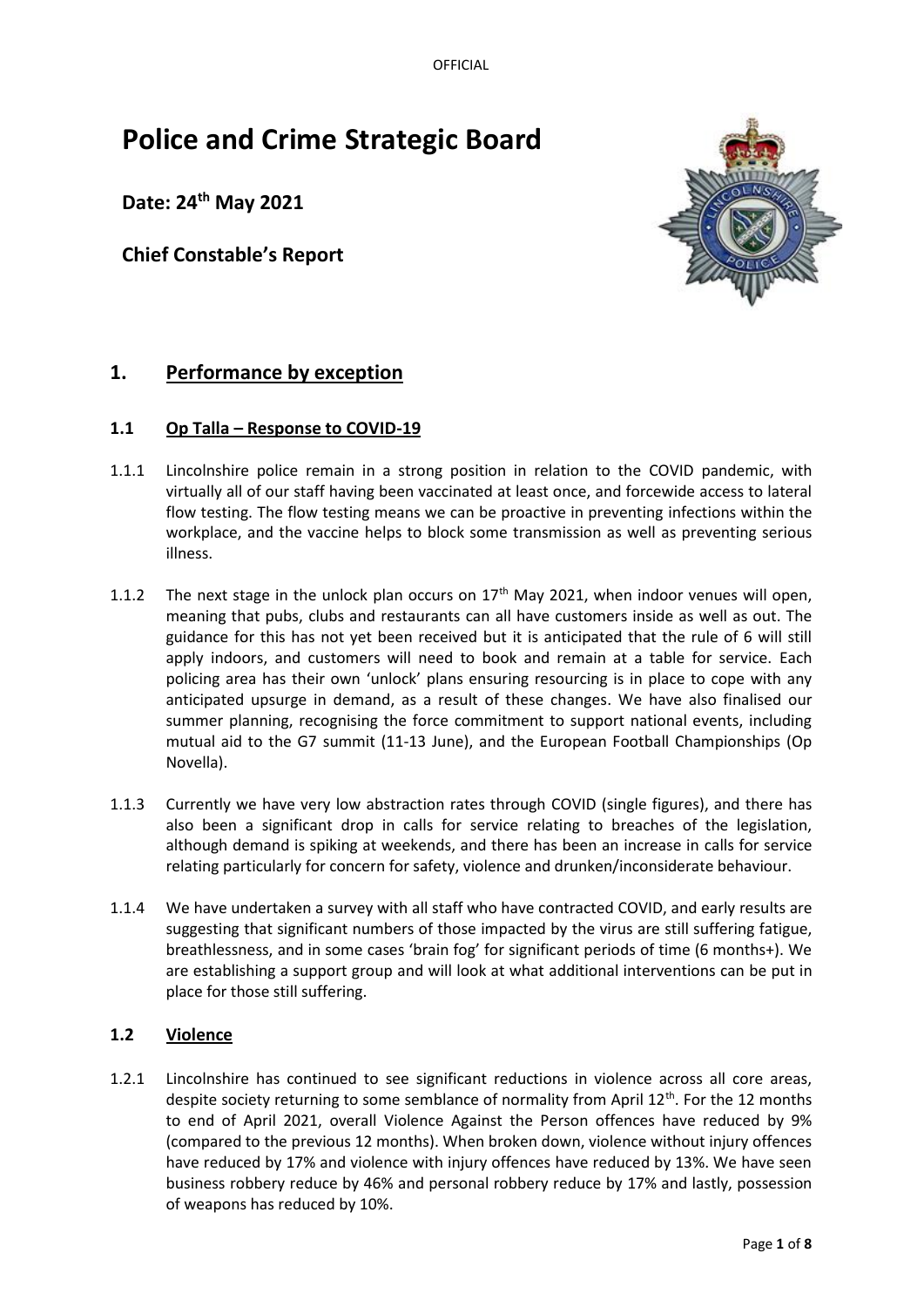- 1.2.2 The focus is very much upon Operation Unlocked, with a significant uplift in resources for week commencing 21<sup>st</sup> June where we will see the loss of all restrictions and re-opening of the Night-Time Economy. Operation Unlocked will see dedicated resources across our City and Town Centres, stopping crime happen, protecting vulnerable people and helping those in need.
- 1.2.3 A significant piece of work has been carried out regarding a proposal for the introduction of a Violence Reduction Unit for Lincolnshire, with a recommendation to work closely with our partners across health and our Local Councils and Authorities to develop the concept that would see a team of professionals from across all sectors taking a long term and whole system approach to target and tackle the causes of serious violence.
- 1.2.4 The force has also completed a refresh of the Violent Crime Strategic Assessment which has identified key information pertaining to the profile of crimes, their location and when they happen, as well as analysis of crime and incident information to deduce more information about victims, offenders and key drivers that lead to the commission of violence offences. This information will be used to identify how the force and partners can best work together to develop and implement strategies to prevent crime, reduce harm and tackle offenders, especially prolific and high harm offenders.

## **1.3 Crime Investigation Standards**

- 1.3.1 We have launched the Lincolnshire Crime Standards Board with a dedicated Crime Standards Team who are working through a variety of force-wide projects.
- 1.3.2 The Board, chaired by the Head of Crime, will review policy and process, complete horizon scanning to identify best practice and shape professional development to ensure Lincolnshire Police maximise their capacity and capability to improve performance in crime investigations and criminal justice to achieve the force objective of *working together to make Lincolnshire the safest place to live, work and visit*.

# **2. Strategic Delivery**

# **2.1 Strategy Development**

- 2.1.1 Chief Constable Haward's vision & strategy commenced on 1st April to ensure we *'Work together to make Lincolnshire the safest place to live, work and visit'* with 3 clear goals to '*Stop Crime and ASB'*, '*Protect from harm'* and *'Help those in need'*. These are supported by five stands: People, Partners, Communities, Culture and Capability.
- 2.1.2 Work continues to ensure the right governance and performance framework is in place, with six new Boards created to ensure delivery of the strategy is progressed and monitored. The strategy has also been mapped to the PCC Police & Crime Plan to ensure connectivity.
- 2.1.3 A corporate planning day on  $7<sup>th</sup>$  May with Senior Leaders across the organisation started to discuss the expected values and behaviours that are required from those that work within it to deliver the strategy, This follows work across the organisation to assess the current and desired culture.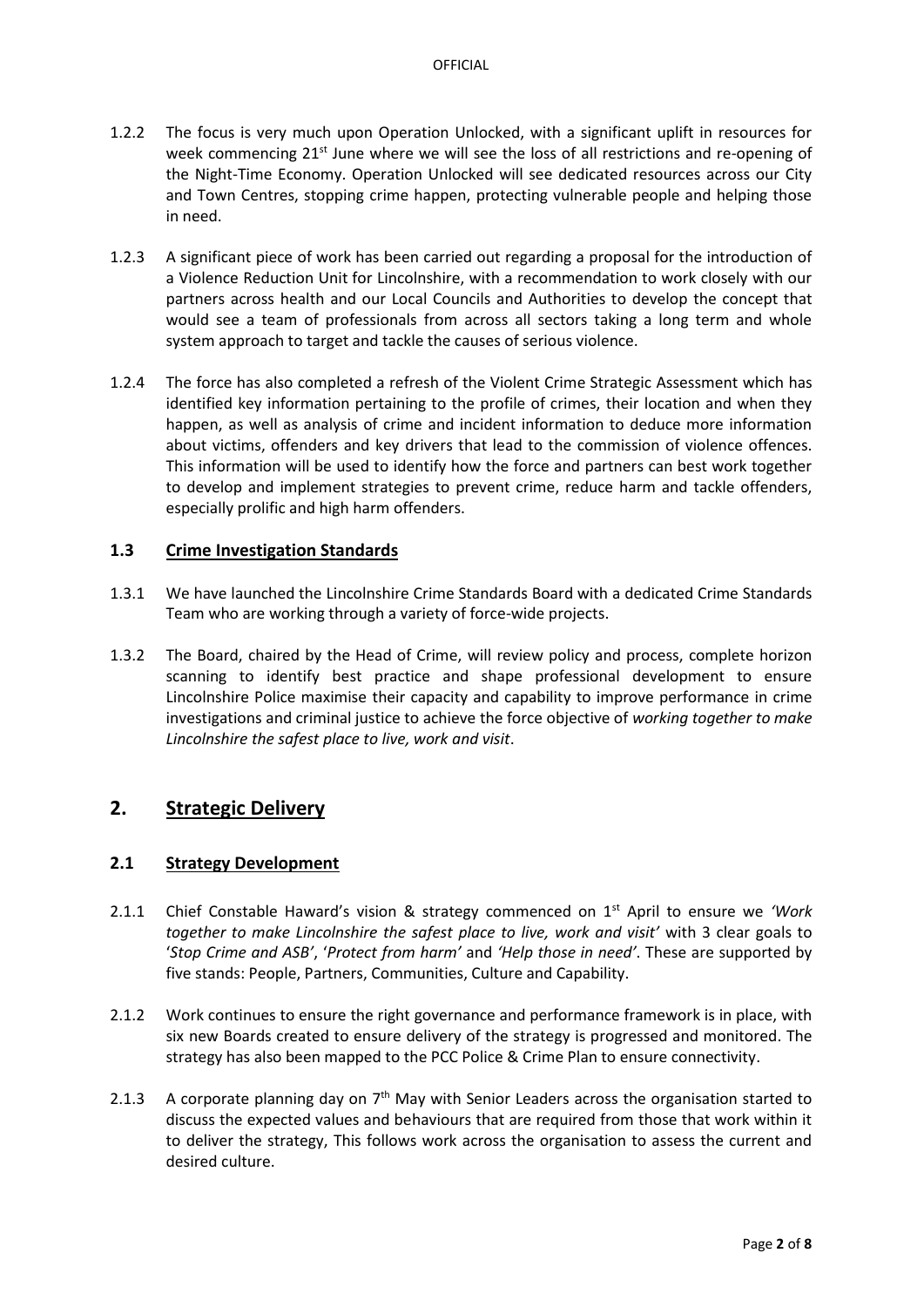# **3. National & Regional**

## **3.1 Criminal Justice**

- 3.1.1 The magistrates courts continue to gradually increase their listings to support the County and Family courts.
- 3.1.2 All Lincolnshire courts have remained open albeit on a reduced capacity to accommodate the extra safety measures required to keep people safe. The listing of new cases continues to move close to business as usual within agreed timescales but trial listing is still six months.

#### **3.2 Attorney General & Director General Guidelines on Disclosure**

- 3.2.1 The Attorney General's revised Guidelines on Disclosure came into force on 31 December 2020 to improve the disclosure elements within the criminal justice process that is essential to delivering fair justice. It remains one of the most important and complex elements within the criminal justice service.
- 3.2.2 The additional work and impact upon front line officers and investigators as a result of the implementation of the guidelines, such as additional redaction, is becoming better understood. An internal survey will be launched to capture the specific amount of time officers are engaged with such activities. The results of which will support a business case to uplift Criminal Justice resources. This additional resource will remove a significant amount of administrative burden on officers.

# **4. Good news and Other Points of Interest**

# **4.1 Operation California**

- 4.1.1 Operation California has been launched in Skegness as part of our force's aim to prevent violence, anti-social behaviour and to tackle drugs.
- 4.1.2 The multiagency operation saw officers and staff from other agencies such as East Lindsey District Council carrying out searches at more than 20 bars and pubs in Skegness, Ingoldmells and Chapel St Leonards on April 30th. The operation was supported by a drugs detection dog from the RAF Police which led to the arrest of a man after cannabis was located in a car. He has been released under investigation.
- 4.1.3 Several youths were escalated through the anti-social behaviour process by our colleagues from East Lindsey District Council who will be served unsatisfactory behaviour warning letters to make them aware that their conduct could lead to criminal charges if they continue.

#### **4.2 Operation Farrier**

4.2.1 A number of warrants were carried out at properties in Lincoln on  $12<sup>th</sup>$  May as part of a preplanned operation, conducted by East Midlands Special Operations Unit (EMSOU), into a conspiracy involving the importation and exportation of Class A controlled drugs – specifically meth amphetamine and cocaine.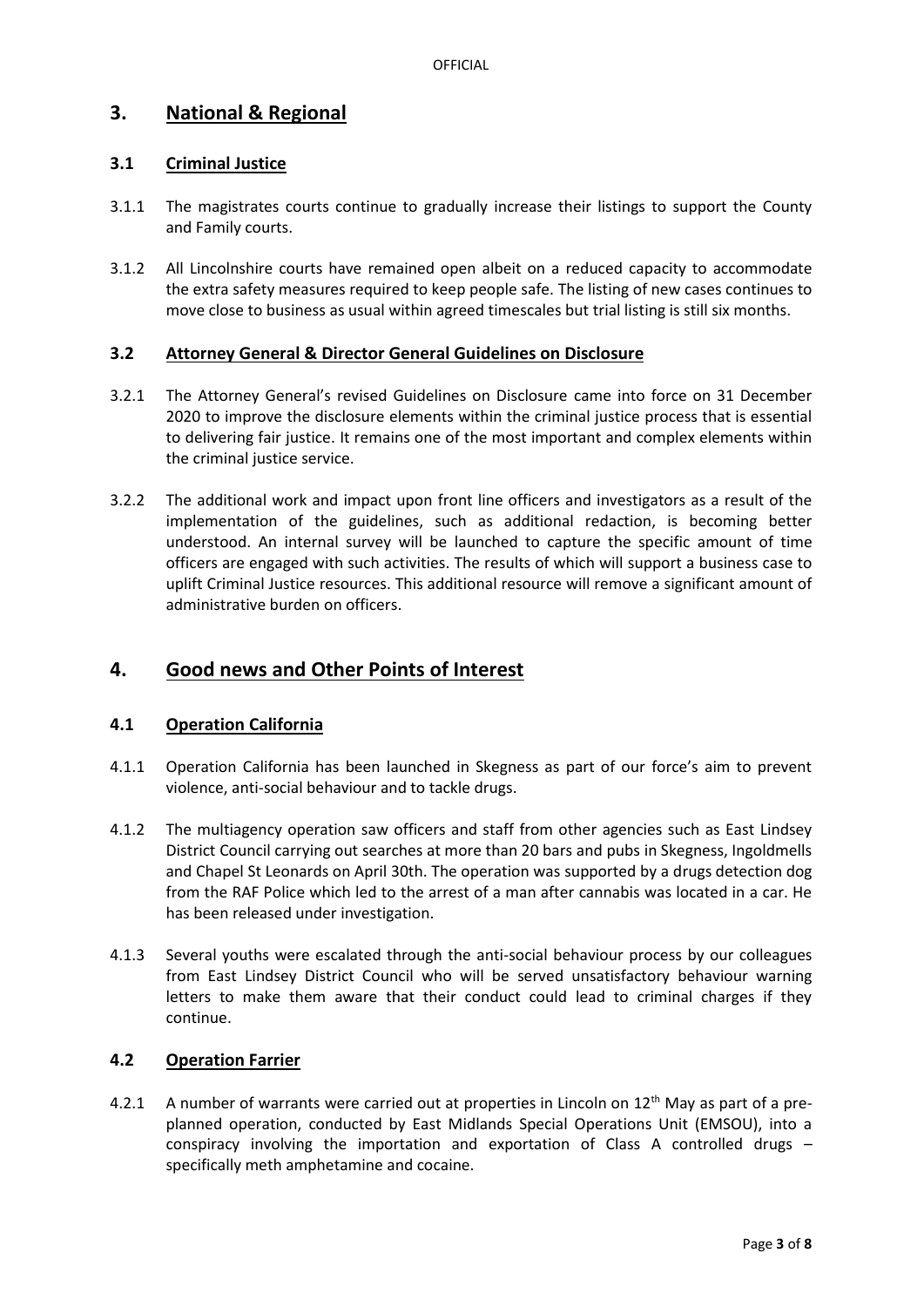4.2.2 10 people have been arrested, with 8 remanded into custody and two released on bail. While conducting the search warrants, a police officer was assaulted, resulting in a male also being charged with assaulting an emergency worker and has been bailed to attend Lincoln Magistrates Court.

#### **4.3 Firearms Licensing**

- 4.3.1 The latest assessment from BASC (British Association for Shooting & Conservation) on national Firearms Licensing Performance shows that Lincolnshire remains as one of the top performing forces in the country.
- 4.3.2 The data assesses the average number of days a police force takes to process different types of applications and the results can be found here [https://basc.org.uk/firearms/firearms](https://basc.org.uk/firearms/firearms-licensing-league-table/)[licensing-league-table/](https://basc.org.uk/firearms/firearms-licensing-league-table/)
- 4.3.3 Despite reduced staffing and covid restrictions we have continued to provide an excellent service to the shooting communities of Lincolnshire. We have approximately 18,000 current shotgun/firearm certificate holders which cover 60,000 legally held firearms. It is the responsibility of the Firearms Licensing Department to ensure that every certificate holder is fit and proper to possess any certificate and firearms and as importantly any firearms are stored and kept securely.

#### **4.4 Assaults on Police Officers & Staff**

- 4.4.1 We have launched a new policy which focuses on Crimes against Staff and Officers, ensuring we provide the right level of support and investigation. We have highlighted the current levels of physical assaults with a media piece to Calendar News, with interviews with PC Jason Thomas and Insp Barry Steele.
- 4.4.2 We have just completed the 6 month review into the data which has provided a number of recommendations for consideration including training, focus on officer safety and working with external partners, staff associations and policing departments in providing a wider understanding and sharing our practice and policy on a National level.

#### **4.5 Road Safety – Award for Leadership in Road Safety**

- 4.5.1 On 29<sup>th</sup> April, our Head of Crime, Detective Chief Supt Andy Cox won a well-deserved award for Outstanding Leadership in Road Safety, hosted by UKROEd, to recognise his tireless efforts, during a very difficult year, to promote road safety.
- 4.5.2 Andy continues his tenacious approach to ensure vital messages are shared with road users via his 11.6K twitter followers, and his numerous appearances on local and national radio and TV, including a recent broadcast on BBC Crimewatch.
- 4.5.3 Andy has led the way on intelligence led roads policing, with trailblazing work on the use of technology including Automatic Number Plate Recognition (ANPR), dash cams, head cams and drones. This work continues in Lincolnshire with the launch of Operation Snap in February which allows drivers to submit footage via a portal, allowing swift and efficient investigation of alleged driving offences.
- 4.5.4 When working for the Metropolitan Police, Andy introduced the nation's first Independent Advisory Group (IAG) specifically for road safety, an initiative which is to be replicated in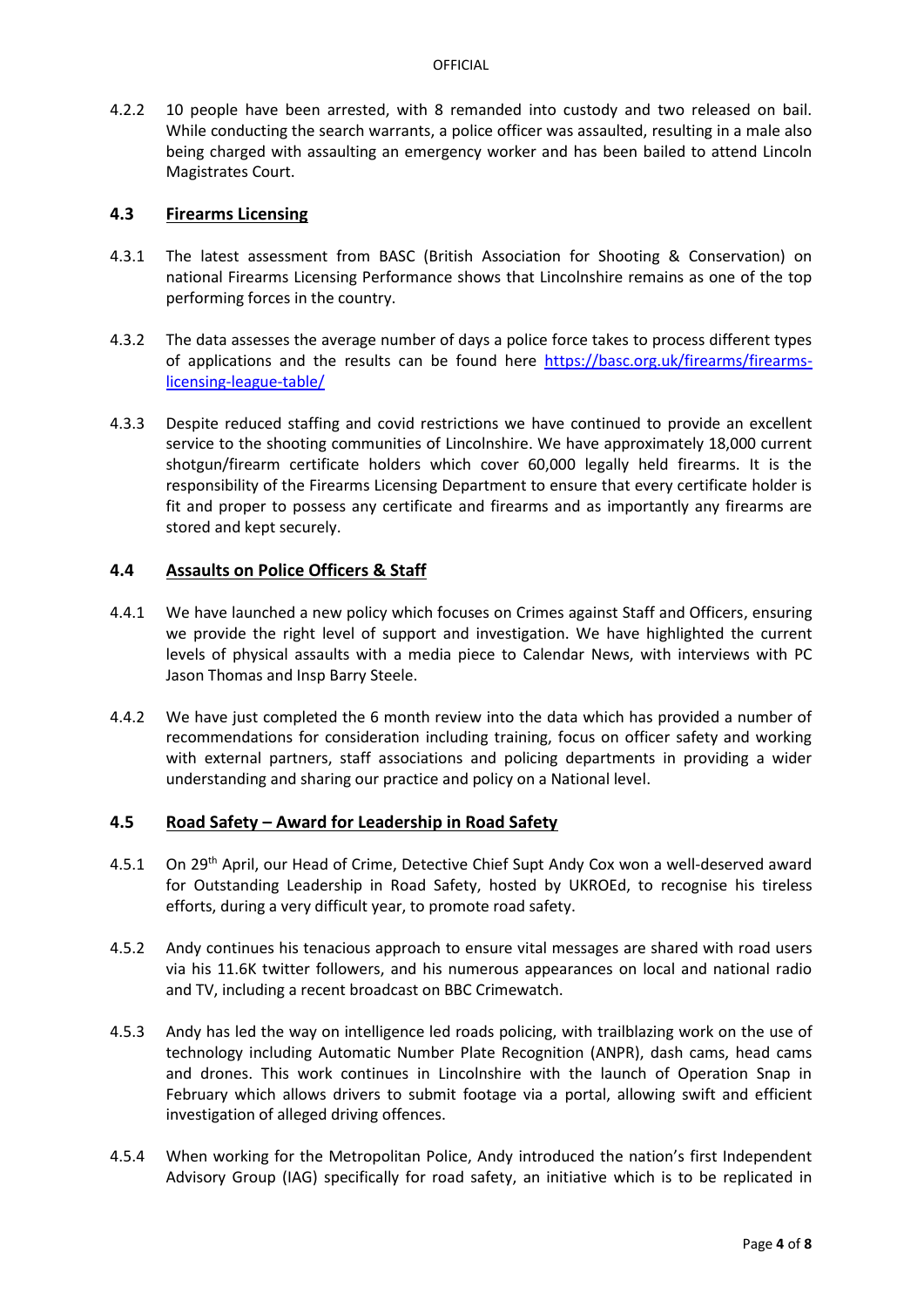Lincolnshire in order to bring key stakeholders together, increase accountability and improve the services delivered.

#### **4.6 Road Safety – Operation Snap**

- 4.6.1 On  $1^{st}$  February, together with the Lincolnshire Road Safety Partnership, we launched an online portal where people can upload dash cam footage of suspected driving offences which we believe will result in a safer driving environment for all our road users.
- 4.6.2 Since its launch we have received 86 submissions (to the end of April) which has resulted in 36 offences being processed. Whilst no cases have yet reached court, a number have resulted in a caution, fixed penalty notice or driver awareness course.

## **4.7 Rural Crime**

#### *Harecoursing*

- 4.7.1 The 2020/21 Hare Coursing season (Sept-March) saw 1879 incidents in Lincolnshire, which is 79% increase compared to 1048 incidents the previous year. The majority of the increase occurred between September and December and may have been driven by a change by Norfolk Police to adopt the (recommended) Policy of seizing and retaining dogs at every opportunity. Their dedicated team took this tactic on, and by the end of 2020 had more than 50 dogs in kennels – resulting in significant displacement to Lincs where we still have the Policy to seize, but not the dedicated resources.
- 4.7.2 The solution to Hare Coursing requires a National Approach and we continue to lead work with partners such as National Farmers Union (NFU), Country Land & Business Association (CLA) and Department for Environment, Food & Rural Affairs DEFRA to secure appropriate legislation, including Court Powers.
- 4.7.3 Operation Galileo now encompasses 20 forces and we are refreshing the national analysis (completed by the National Wildlife Crime Unit on our behalf), with a particular focus on identifying the top offenders across the country, and looking at their wider criminality, particularly their links to Organised Crime Groups (OCG).

#### *Rural Community Safety Plan*

4.7.4 The force Rural Community Safety Plan has been agreed by Partners and signed-off by Chief Officers and we are now drawing together delivery plans against each of the objectives. We will measure success through:

Stop Crime and Criminals

- Target Offenders causing greatest harm to our Rural Communities Reduce Op Galileo incidents
- Reduced Theft of plant and farm equipment
- Reduced Arson offences

Protect our Heritage, Wildlife and Environment

- Reduced Heritage Crime and specifically theft of metal
- Reduced Wildlife Crime
- Reduced Fly Tipping

Help those in Need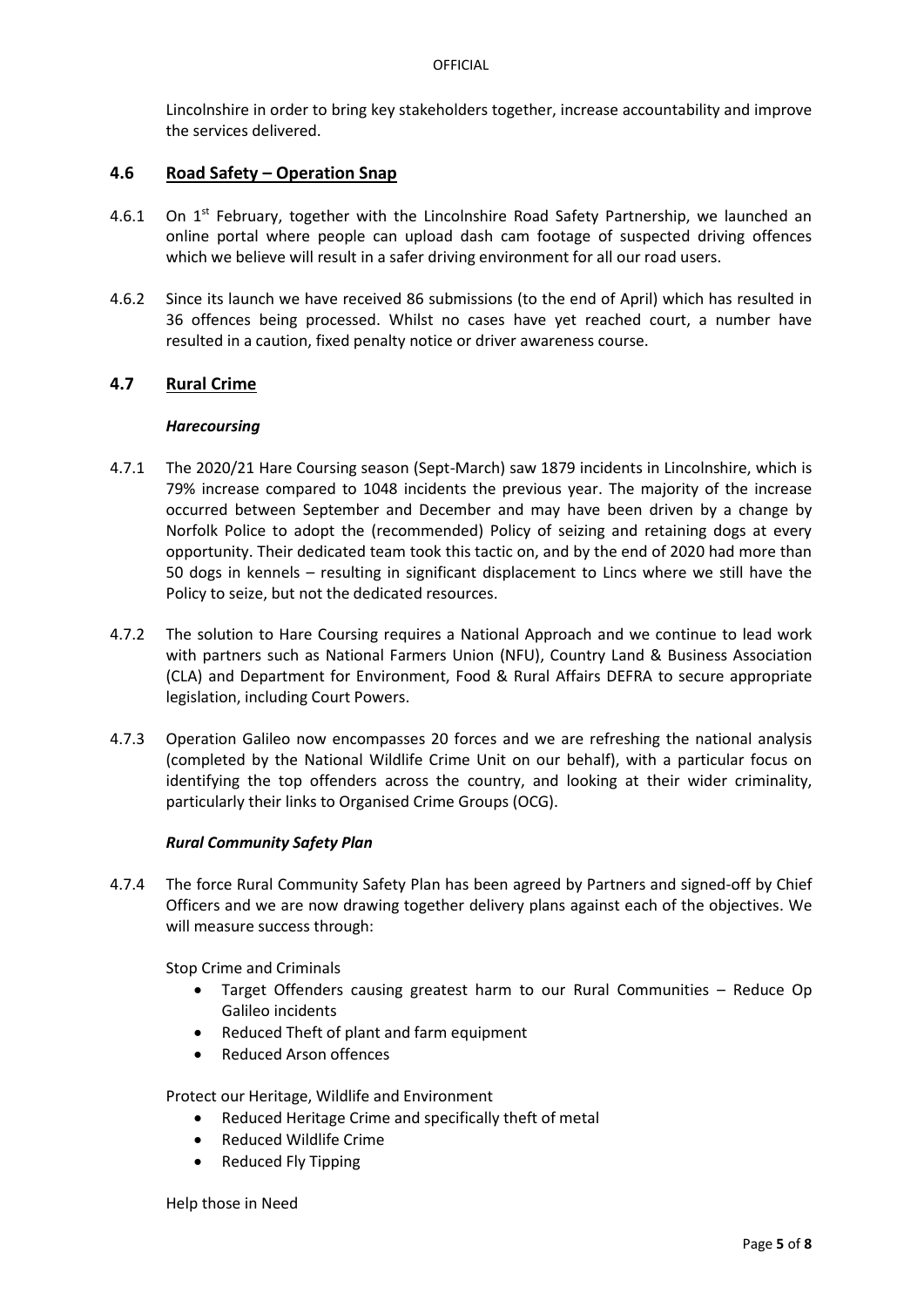• Reduced repeat victims of Domestic Abuse and increase perpetrators bought to justice

A copy of the plan can be found here rural-community-safety-plan-2021-23.pdf [\(lincs.police.uk\)](https://www.lincs.police.uk/media/186203/rural-community-safety-plan-2021-23.pdf)

#### **4.8 Force Control Room Staff Shortlisted for Award**

- 4.8.1 Two force control room staff members were shortlisted for prestigious national awards. Deputy Head of Force Control Room Allan Steele and Call-Taker Caitlin Brumby – two G4S staff – were put forward for the annual APD Control Room Awards due to their tireless efforts and hard work over the last year.
- 4.8.2 The awards aim to recognise the great work that goes on inside control rooms across the UK and those individuals that make that happen. The Force Control Room team are often the first point of call for the general public when in extreme crisis and the nature of the incidents really tests the skills and professionalism of those that work in there.
- 4.8.3 The award ceremony was held virtually on 14<sup>th</sup> May and Caitlin was the winner in her award category. Almost 500 nominations were received over 12 categories which the judging panel, made up of professionals from the emergency services, then whittled down to three finalists per category.

#### **4.9 Disclosure & Barring Service awarded as Outstanding**

- 4.9.1 Disclosure and Barring Service (DBS) is a government department which produces certificates for individuals to work with children and/or vulnerable adults. Members of the Public submit applications which are then sent to DBS Teams within Police Forces to research and consider any relevant information for either discarding or disclosure on certificates. The DBS have very high standards and compliance requirements for this process. Lincolnshire Police DBS team are audited each year to check standards of performance and compliance and then given an appropriate grade for their work by DBS.
- 4.9.2 This years' audit has taken place and the Lincolnshire Police DBS team have been graded as good by DBS, which is the highest outcome. As we have maintained this standard of performance for over three years, DBS have awarded the Lincolnshire Police DBS team as outstanding.

# **5. Forward Look**

#### **5.1 Horizons Programme - Officer Uplift**

- 5.1.1 Recruitment continues in order to increase our officer numbers as part of the National uplift programme. There are currently 248 candidates in the pipeline at various stages from shortlisting to awaiting final pre-employment checks, including 48 candidates for the DC Fast track scheme.
- 5.1.2 We are beginning to see improvements in terms of gender disparity, with 45% of those currently in the recruitment pipeline being female, compared to our current workforce mix which is only 31% female and 3% of the candidates are from BAME backgrounds.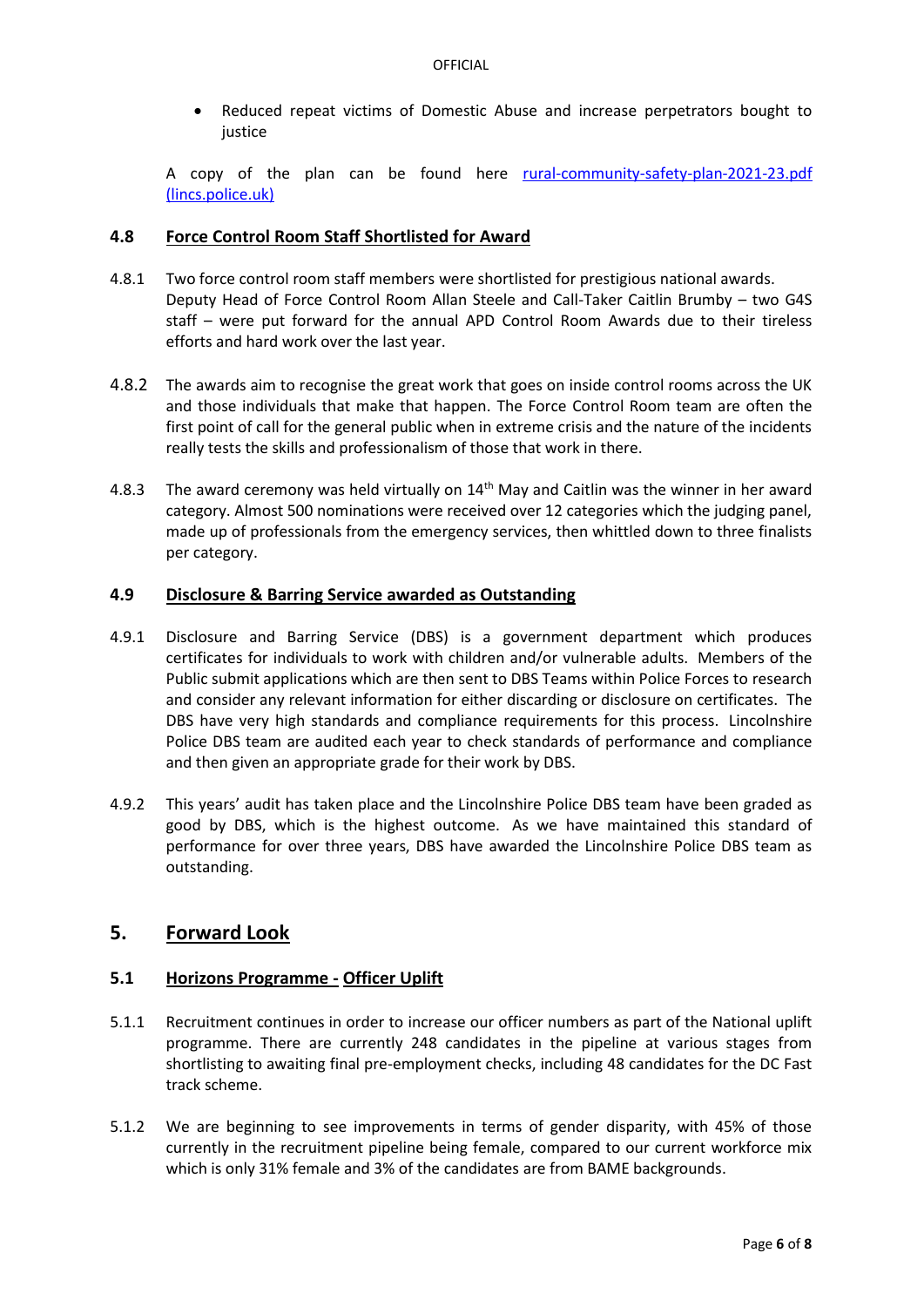5.1.3 The next recruitment window is due to open on  $27<sup>th</sup>$  May 2021.

#### **5.2 Horizons Programme – Operating Model**

- 5.2.1 The force has agreed where it will prioritise the additional posts achieved from the national uplift, there will be an increase to our frontline Response teams which will be phased over the next 12 to 18 months providing additional support to local policing, creating capability for more pro-active policing and provide greater resilience to support our existing frontline officers.
- 5.2.2 Additional growth will be seen in local Neighbourhood policing teams and we will be increasing our capability to protect our communities with the creation of a Rural Crime Action team, a new multi-disciplinary team to providing problem solving, proactive capability and investigative support to tackle and reduce community and rural crime. The team will be linked to and support our existing Neighbourhood Teams and provide a greater and more flexible capability to support local problems, with capacity to investigate the wider criminality of travelling criminals as well as providing reassurance and confidence to our rural communities.
- 5.2.3 We will re-establish a dedicated Roads Policing Team who will provide pro-active capacity to help reduce fatal/seriously injured incidents, deter criminal use of the roads and support local policing response. With over 50 deaths and 360 serious injuries on our roads each year this is an area of priority.
- 5.2.4 In addition we will be increasing officer numbers to tackle Digital and On-line crime, with more officers joining our Digital Forensic Unit where we have seen an inexorable rise in the demand placed upon policing by the advance in digital technology and finally, growth in the team who dedicate themselves to the investigation of offences occurring online which involve the abuse of children which is an ever increasing high risk area of policing.

#### **5.3 Future Services Programme**

- 5.3.1 The Future Services Programme was initiated following the decision in 2020 not to extend the Service Delivery Agreement with G4S. The key outcome for the Programme is *"to ensure a positive and smooth transition from the Strategic Partnership with G4S to a new, sustainable operating model for Lincolnshire Police"*
- 5.3.2 The Programme board have recognised the opportunity presented by the completion of the Service Delivery Agreement, and therefore the scope of the programme extends beyond the transfer of services currently operated by G4S and the vision for the programme is to achieve the following:
	- Creation of a unified 'one family' culture within the organisation, partners and community, supported by improvements to morale and performance for all aspects of wellbeing.
	- Improved performance against performance requirements, achieving 'outstanding' quality of service, within the provision of the Medium Term Financial Plan.
	- The support of improved operational capability, capacity and outcomes
	- The capability to anticipate and effectively respond to dynamic policing challenges and mandated requirements.
- 5.3.3 The programme scope includes a total of sixteen service areas that are currently provided by G4S. Decisions in principle have been made to insource these service areas apart from some